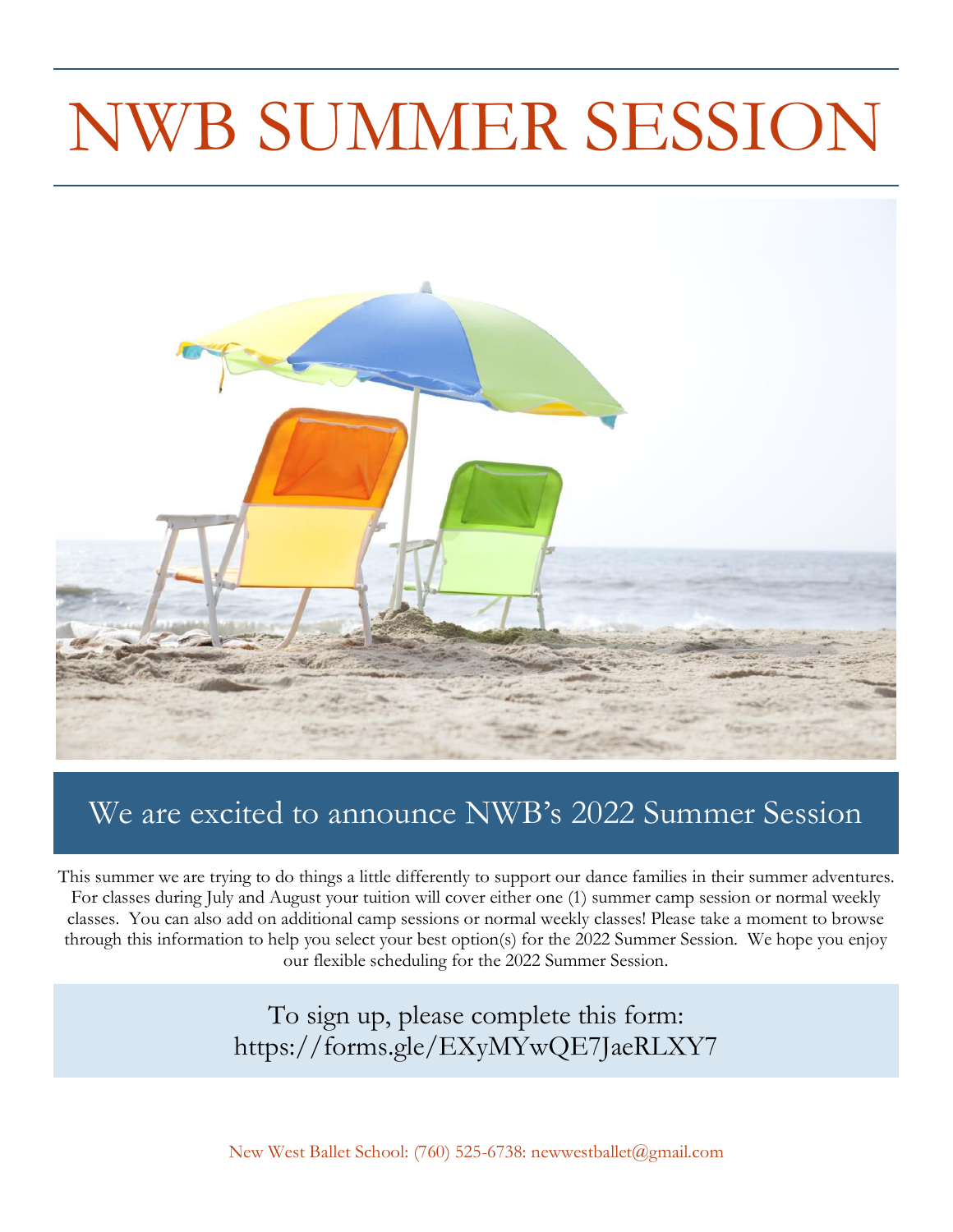# NORMAL WEEKLY SCHEDULE FOR JULY & AUGUST

| <b>Tuesday</b>  |                              |           |                 |                 |                |
|-----------------|------------------------------|-----------|-----------------|-----------------|----------------|
|                 | <b>Class</b>                 | tart Time | <b>End Time</b> | <b>Duration</b> | Studio         |
| Tuesday         | Pre Ballet                   | 4:00 PM   | 5:00 PM         | 1:00            | B              |
| <b>Tuesday</b>  | 1st/2nd Position             | 5:00 PM   | 6:30 PM         | 1:30            | B              |
| Tuesday         | Modern                       | 5:00 PM   | 6:00 PM         | 1:00            | A              |
| <b>Tuesday</b>  | 3rd/4th Position             | 6:00 PM   | 8:00 PM         | 2:00            | $\overline{A}$ |
|                 |                              |           |                 |                 |                |
| Wednesday       |                              |           |                 |                 |                |
|                 |                              |           |                 |                 |                |
| Wednesday       | <b>Pre Ballet</b>            | 4:00 PM   | 5:00 PM         | 1:00            | $\mathsf B$    |
| Wednesday       | 1st/2nd Position             | 5:00 PM   | 6:30 PM         | 1:30            | B              |
| Wednesday       | <b>Variations</b>            | 5:00 PM   | 6:00 PM         | 1:00            | $\overline{A}$ |
| Wednesday       | 3rd/4th Position             | 6:00 PM   | 8:00 PM         | 2:00            | $\overline{A}$ |
|                 |                              |           |                 |                 |                |
| <b>Thursday</b> |                              |           |                 |                 |                |
|                 | <b>Class</b>                 | tart Time | <b>End Time</b> | <b>Duration</b> | Studio         |
| Thursday        | Pre Ballet                   | 4:00 PM   | 5:00 PM         | 1:00            | B              |
| <b>Thursday</b> | 1st/2nd Position             | 5:00 PM   | 6:30 PM         | 1:30            | $\mathsf{B}$   |
| Thursday        | Stretch & Strengthen/Pilates | 5:00 PM   | 6:00 PM         | 1:00            | A              |
| <b>Thursday</b> | 3rd/4th Position             | 6:00 PM   | 8:00 PM         | 2:00            | $\wedge$       |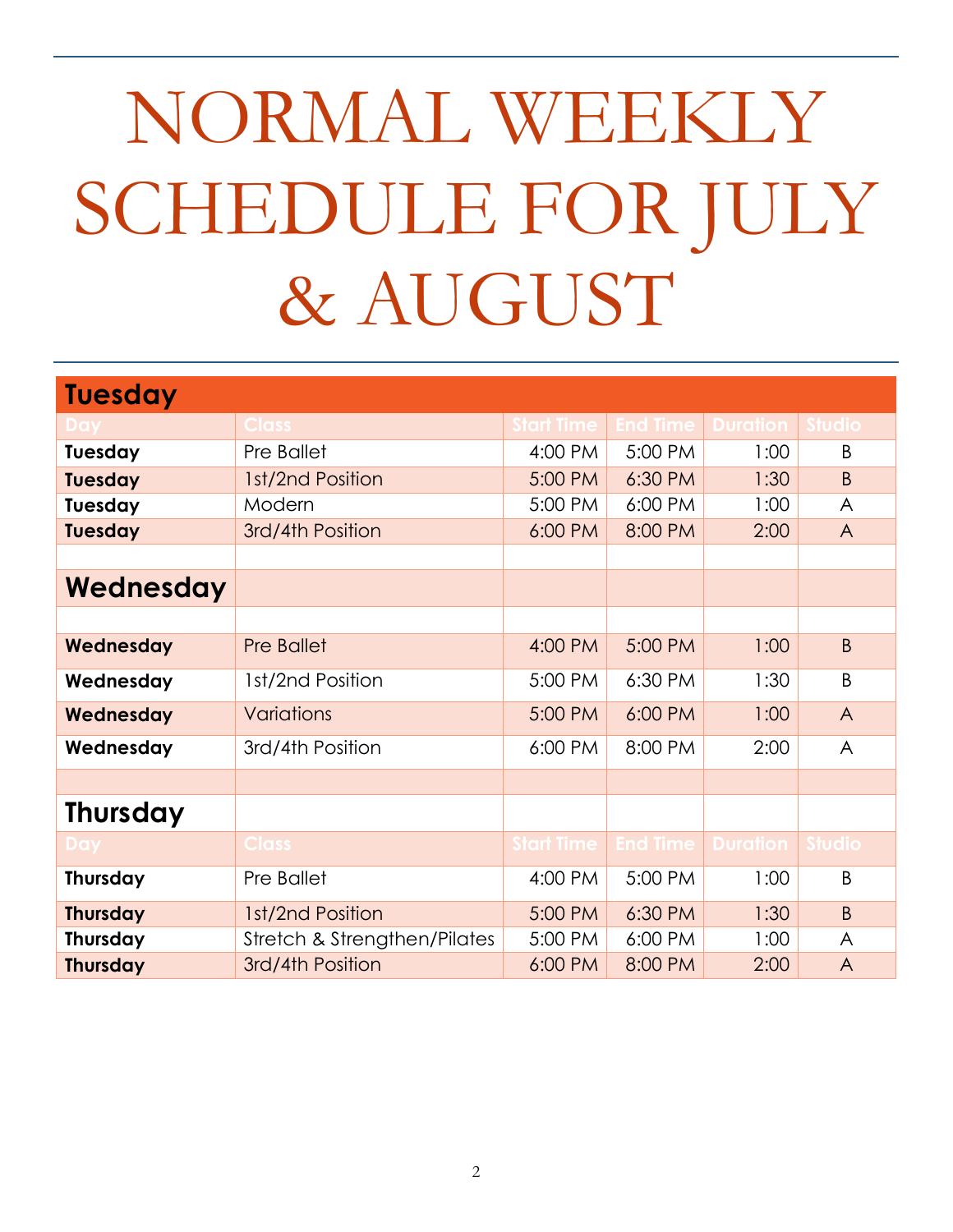## PRE BALLET LEVELS

This summer, you will choose your summer option for the months of July and August 2022. Your summer tuition covers either one (1) summer camp session or normal weekly classes. You can also add on additional camp sessions or normal weekly classes!

> Option 1: Fantastic Camp Session 1 – July 5-8, 2022 Option 2: Fantastic Camp Session 2 –July 18-22, 2022 Option3: Normal Weekly Class

## Fantastic Camp

We are offering two sessions of Fantastic Camp for our Pre Ballet Levels. Camp sessions will run Monday through Friday during their session week from 9:00am to 12:00pm. Each camp will feature a ballet class, dance elective class, and a dance related craft/activity.

## Normal Weekly Classes

If our Fantastic Camp Sessions do not fit your needs, we are offering weekly ballet classes in the evenings on Tuesday, Wednesday, or Thursday from 4:00pm to 5:00pm.

## Cost Information

- Additional Fantastic Camp Session \$400.00 (sign up for additional camps by 5/31/2022 and receive 50% off the cost of these camps)\*
	- Additional Weekly Classes \$25.00 per class per month\*

Your tuition for the months of July and August covers the cost of one (1) Fantastic Camp Session or Weekly Ballet Classes. Remember, per NWB policy, there are no drops during the months of July and August. Your tuition will be charged regardless of your participation in our 2022 summer session.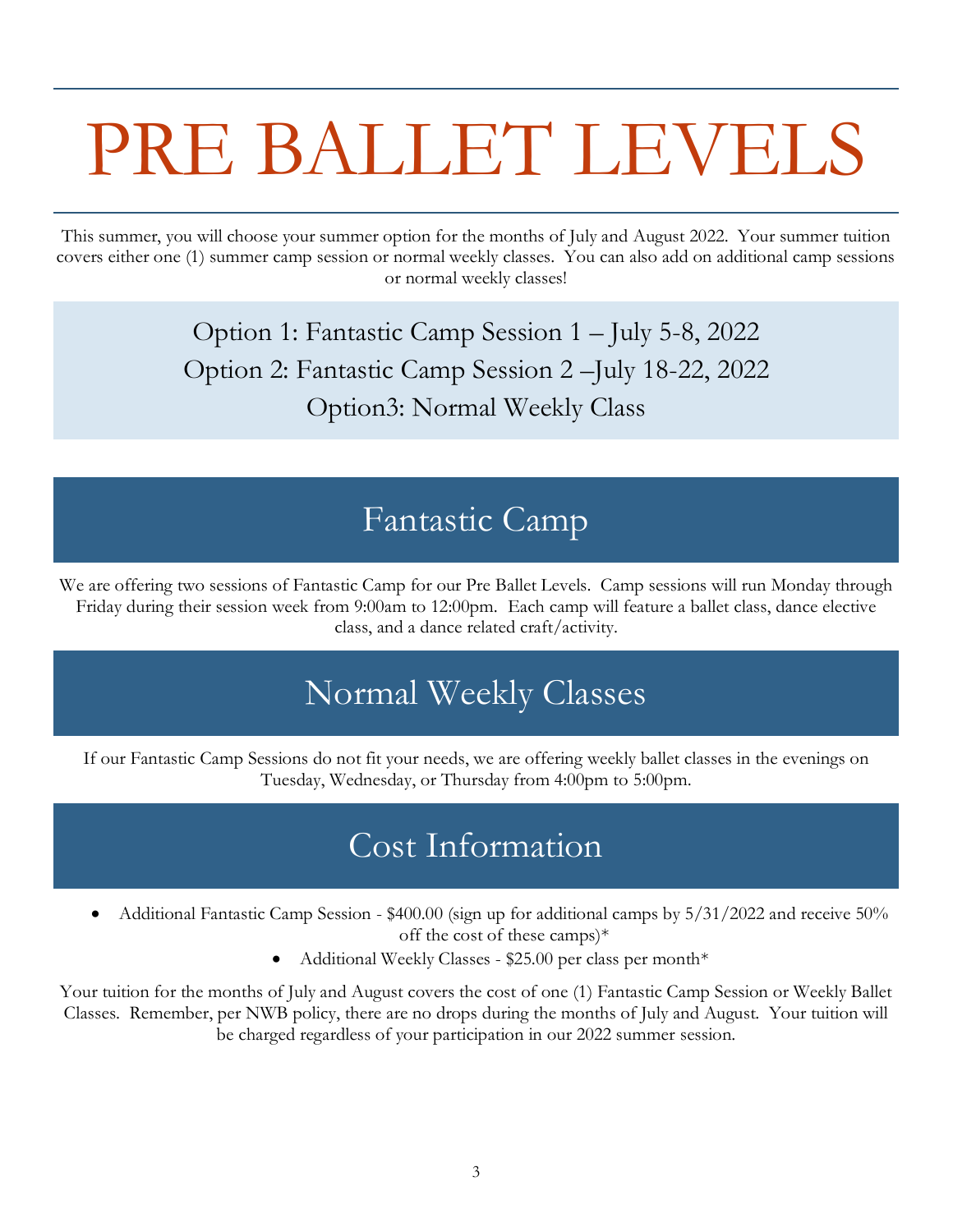# CLASSICAL LEVELS FIRST & SECOND

This summer, you will choose your summer option for the months of July and August 2022. Your summer tuition covers either one (1) summer camp session or normal weekly classes. You can also add on additional camp sessions or normal weekly classes! We HIGHLY encourage our classical level dancers to keep training through the ENTIRE summer. Taking both a summer intensive AND weekly classes is recommended. Multiple options are encouraged. You may select as many options as you'd like. Additional fees will apply.

Option 1: Summer Intensive Session 1 – July 11-15, with beach party on July 16 Option 2: Summer Intensive Session 2 – July 25-29, with beach party on July 30 Option 3: Normal Weekly Class(es)

#### Summer Intensive Sessions

We are offering two session of our Summer Intensive for our Classical Levels (First and Second Positions). Camp sessions will run Monday through Friday during their session week from 9:00am to 12:30pm. Each camp will feature a ballet class, dance choreography, and a dance related craft/activity. Students participating in our Summer Intensive Sessions will have a performance option available to them (Performance 8/19-8/21 – must sign up for performance and be available week of August 15<sup>th</sup> for technical/dress rehearsals).

## Normal Weekly Classes

If our Summer Intensive Sessions do not fit your needs, we are offering weekly ballet classes in the evenings on Tuesday, Wednesday, or Thursday from 5:00pm to 6:30pm.

### Cost Information

- Additional Summer Intensive Session \$500.00 (sign up for additional camps by 5/31/2022 and receive  $50\%$  off the cost of these camps)\*
	- Additional Weekly Classes \$30.00 per class per month\*

Your July and August tuition covers one option: one (1) Summer Intensive Session or Weekly Ballet Classes. Remember, per NWB policy, there are no drops during the months of July and August. Your tuition will be charged regardless of your participation in our 2022 summer session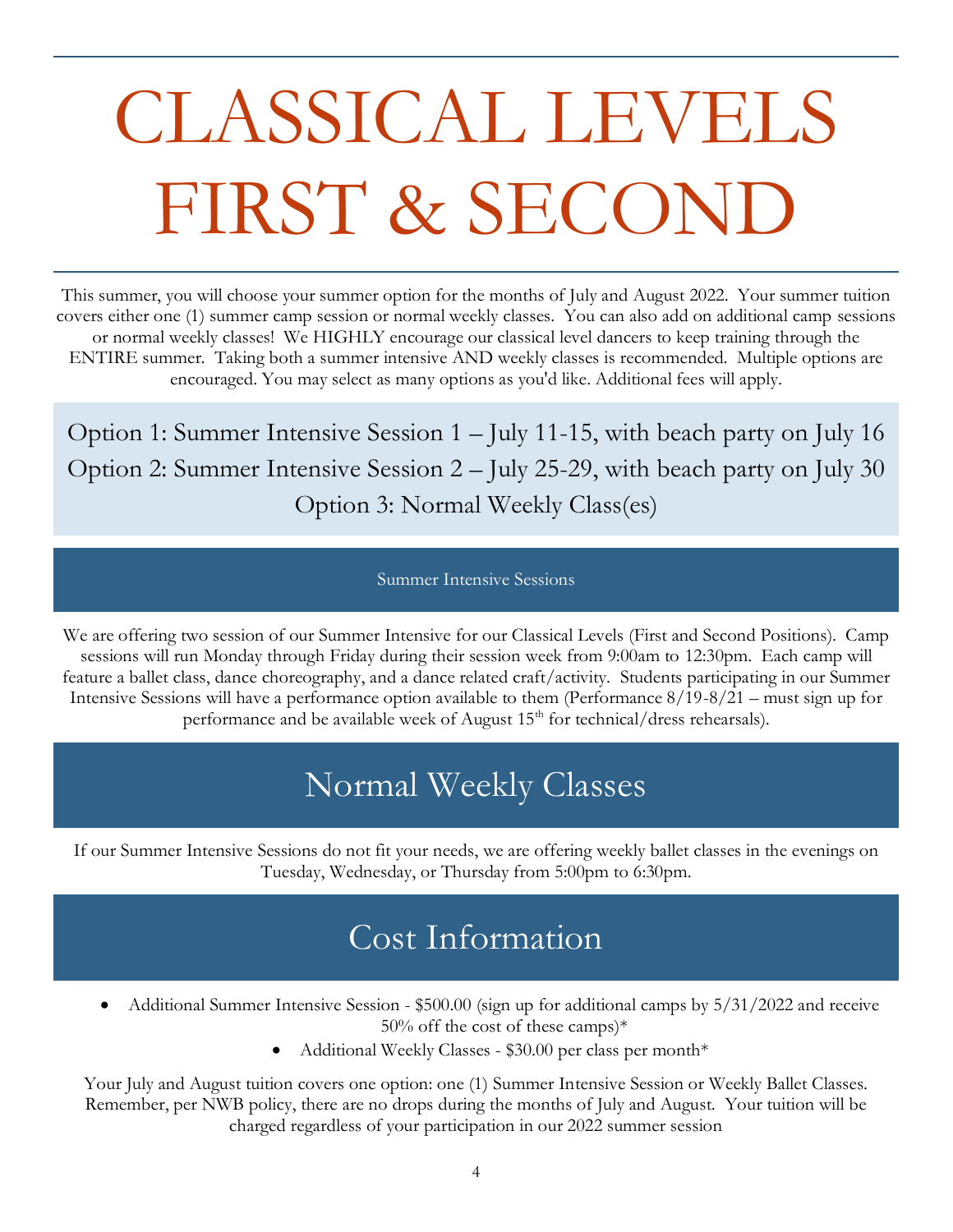# CLASSICAL LEVELS THIRD & FOURTH

This summer, you will choose your summer option for the months of July and August 2022. Your summer tuition covers either one (1) summer camp session or normal weekly classes. You can also add on additional camp sessions or normal weekly classes! We HIGHLY encourage our classical level dancers to keep training through the ENTIRE summer. Taking both a summer intensive AND weekly classes is recommended. Multiple options are encouraged. You may select as many options as you'd like, but additional fees will apply.

Option 1: Summer Intensive Session 1 –July 5-8 & 11-15, with beach party on July 16 Option 2: Summer Intensive Session 2 – July 18-22 & 25-29, with beach party on July 30 Option 3: Summer Intensive Session 3 – August 1-5 & 8-12, with beach party on August 13 Option 3: Normal Weekly Class(es)

### Summer Intensive Sessions

We are offering three session of our Summer Intensive for our Classical Levels (Third and Fourth Positions). Camp sessions will run Monday through Friday during their session week from 9:00am to 1:00pm. Each camp will feature a ballet class, pointe class, and dance choreography. Students participating in our Summer Intensive Sessions will have a performance option available to them (Performance 8/19 and 8/20 – must sign up for performance and be available week of August  $15<sup>th</sup>$  for technical/dress rehearsals).

## Normal Weekly Classes

If our Summer Intensive Sessions do not fit your needs, we are offering weekly ballet classes in the evenings on Tuesday, Wednesday, or Thursday from 5:00pm to 6:30pm.

## Cost Information

- Additional Summer Intensive Session \$700.00 (sign up for additional camps by 5/31/2022 and receive  $50\%$  off the cost of these camps)\*
	- Additional Weekly Classes \$30.00 per class per month\*